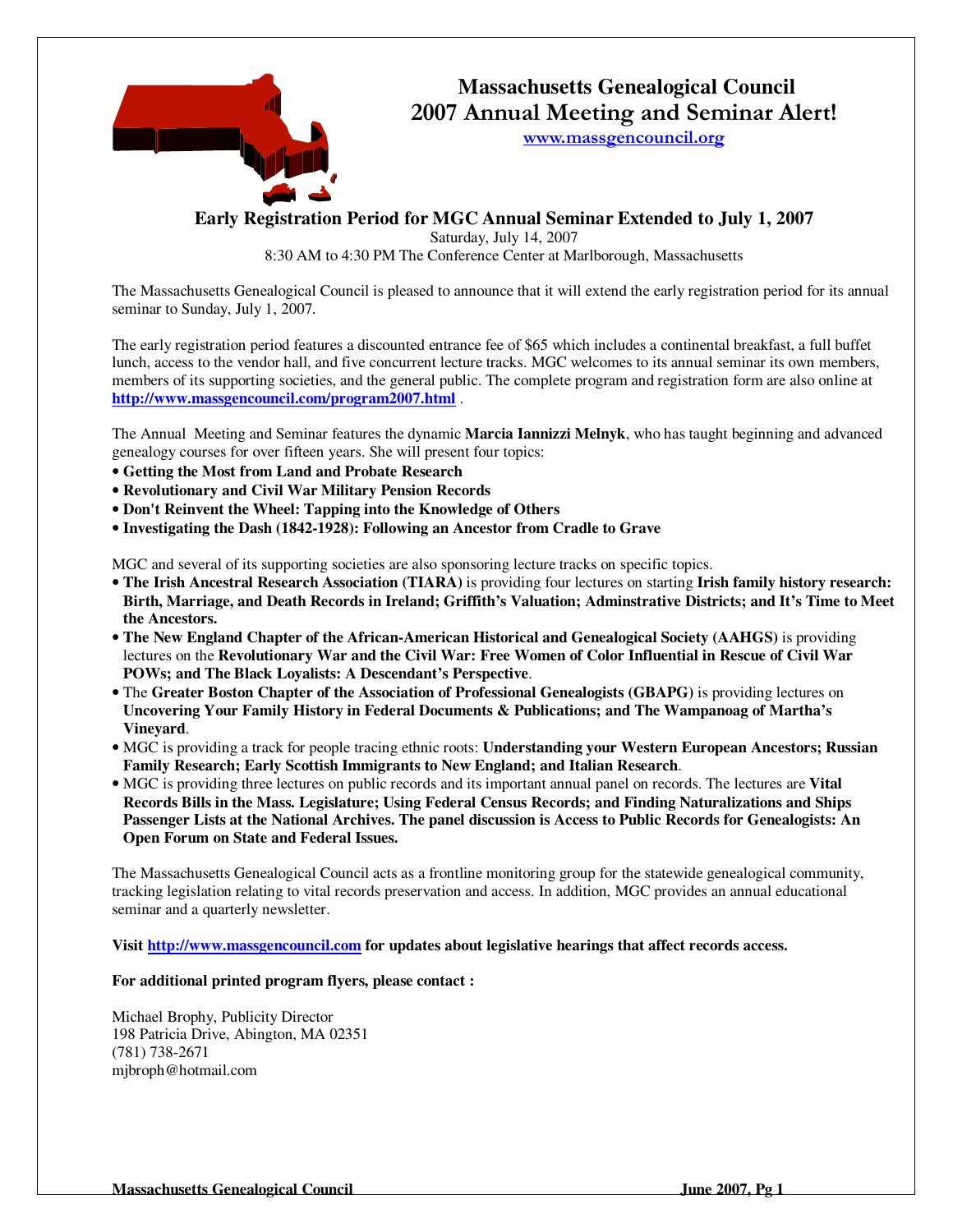# MGC ANNUAL MEETING JULY 14, 2007 AGENDA

The 2007 Annual Meeting will be held in conjunction with the Seminar on July 14, 2007, at the Conference Center at Marlborough, Massachusetts, from 8:30a.m. to 9:15a.m. in the auditorium.

#### I. Call to Order

II. Reading and Approval of the Minutes of the 2006 Annual Meeting

#### III. President's Report

IV. Treasurer's Report

#### V. Civil Records Report

- VI. Election of Officers President Vice President Treasurer Secretary
- VII. Election of Directors Archives Civil Records Newsletter Editor Programs Publicity Ways & Means

#### VIII. New Business

A. Announcements

This is an opportunity for members to share information that may relate to everyone.

B. Adjournment to Program:

The program features speakers and discussions about genealogy methodology, resources, records access legislation.

## CONFERENCE CENTER MARLBOROUGH ROOM LOCATIONS

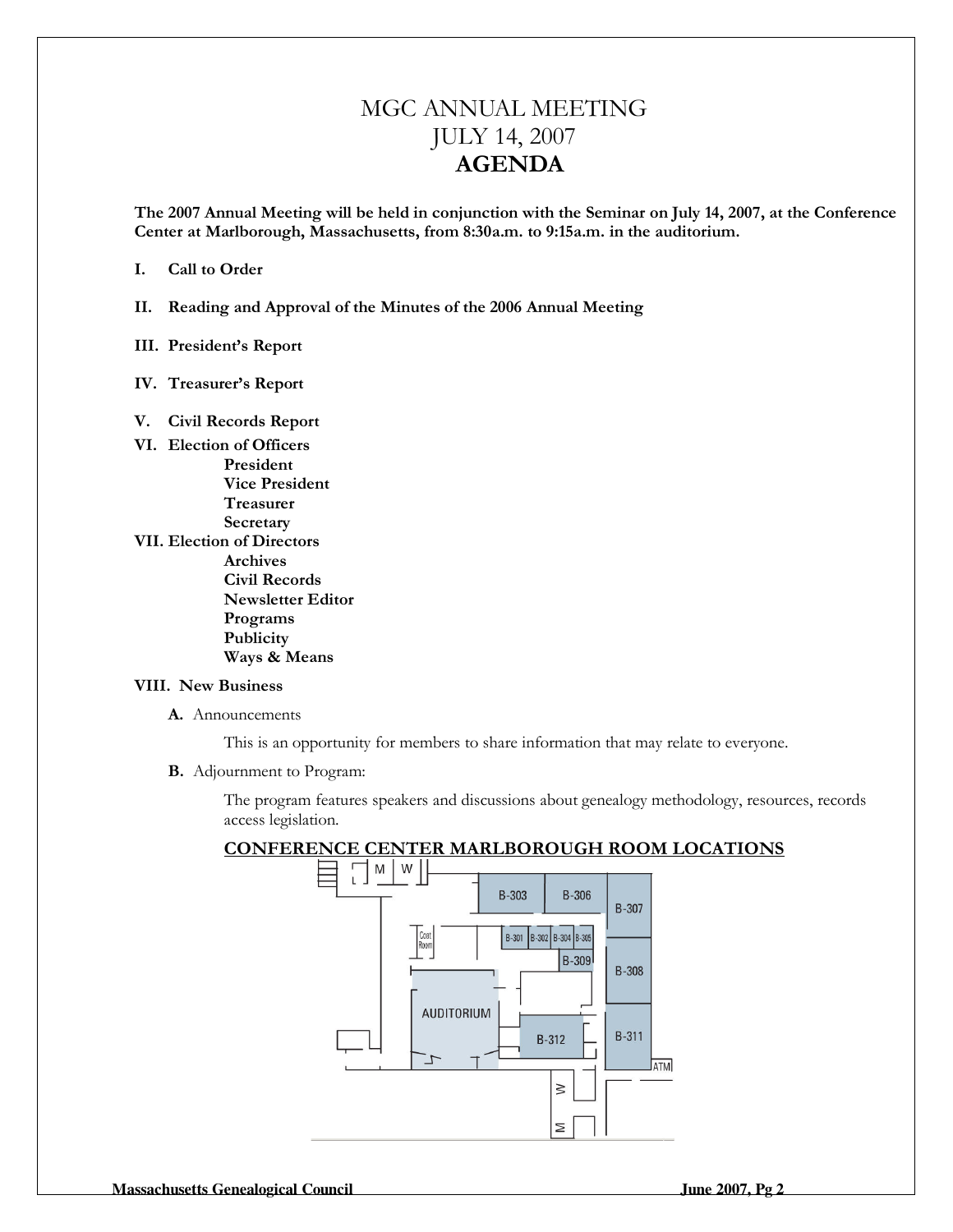

# **Massachusetts Genealogical Council Annual Meeting and Seminar Conference Center at Marlborough Marlborough, Massachusetts Saturday July 14, 2007**  www.massgencouncil.org

8:00am to 10:30am Registration Desk open. Continental breakfast (coffee, tea, juice, pastries, muffins, bagels) will be served and is included in the registration fee. General Information: Coffee, tea, soft drinks, and water will be available in the lobby all day at no charge. A coatroom is provided just beside the Auditorium. Vendors selling books and materials of genealogical interest will be open from about

8:00am to 3:30pm. Please visit www.massgencouncil.org for additional information on vendors. Questions: contact Sharon Sergeant, 781-209-8861.

| $8:30-9:15$                | <b>Morning Tracks</b>   | $9:30 - 10:30$                          | $11:00 - 12:00$                            |
|----------------------------|-------------------------|-----------------------------------------|--------------------------------------------|
|                            | <b>Featured Speaker</b> | <b>Getting the Most from Land and</b>   | <b>Revolutionary and Civil War</b>         |
|                            | <b>Marcia Melnyk</b>    | Probate Research - Marcia Melnyk        | <b>Military Pension Records - Marcia</b>   |
|                            | Auditorium              |                                         | Melnyk                                     |
| <b>MGC</b> Annual          | <b>MGC</b>              | <b>Vital Records Bills in the Mass.</b> | <b>Using Federal Census Records - Jean</b> |
|                            | Records and Resources   | Legislature - MGC Legislative           | Nudd                                       |
| Meeting Auditorium         | Room 307                | Committee                               |                                            |
|                            | <b>MGC</b>              | <b>Understanding your Western</b>       | <b>Russian Family Research: Basic</b>      |
| Continental breakfast      | Ethnic Research         | <b>European Ancestors Can Help You</b>  | <b>Tips and Tricks to Locate Them in</b>   |
| (coffee, tea, juice,       | Room 312                | Find Them - Leslie Albrecht Huber       | <b>American Sources - Allison L. Ryall</b> |
| pastries, muffins, bagels) | <b>TIARA</b>            | <b>Birth, Marriage, and Death</b>       | <b>Griffith's Valuation – George</b>       |
| will be served and is      | Irish Research          | <b>Records - Mary Ellen Grogan</b>      | Handran                                    |
| included in the            | Room 308                |                                         |                                            |
| registration fee           | <b>GBAPG</b>            | <b>Uncovering Your Family History</b>   | The Wampanoag of Martha's                  |
|                            | <b>Special Lectures</b> | in Federal Documents &                  | <b>Vineyard: Chronicling a Maritime</b>    |
|                            | Room 306                | <b>Publications - Connie Reik</b>       | <b>Native American Community -</b>         |
|                            |                         |                                         | Richard Andrew Pierce                      |

Noon to 1:30pm Full Buffet Lunch included. Vendors Open. Please indicate on your registration form if you need a special meal.

| 12:00        | $1:30-2:00$ | <b>Afternoon Tracks</b> | $2:00 - 3:00$                           | $3:30 - 4:30$                              |
|--------------|-------------|-------------------------|-----------------------------------------|--------------------------------------------|
| $-1:30$      |             |                         |                                         |                                            |
|              |             | <b>Featured Speaker</b> | Don't Reinvent the Wheel -              | Investigating the Dash (1842-1928):        |
| EC           |             | <b>Marcia Melnyk</b>    | <b>Tapping into the Knowledge of</b>    | <b>Following an Ancestor from Cradle</b>   |
|              | <b>NOPP</b> | Auditorium              | <b>Others - Marcia Melnyk</b>           | to Grave - Marcia Melnyk                   |
| ТT           |             | <b>MGC</b>              | <b>Finding Naturalizations and Ship</b> | <b>Access to Records for Genealogists:</b> |
|              |             | Records and Resources   | Passenger Lists at NARA - Jean          | An Open Forum on State and                 |
|              |             | Room 307                | Nudd                                    | Federal Issues - MGC Board                 |
|              |             |                         |                                         | <b>Members</b>                             |
| <b>TONCH</b> | <b>SED</b>  | <b>MGC</b>              | <b>Early Scottish Immigrants to New</b> | <b>Italian Research -</b>                  |
|              | Ě           | <b>Ethnic Research</b>  | <b>England - William Budde</b>          | Jonathan Galli                             |
|              |             | Room 312                |                                         |                                            |
|              |             | <b>TIARA</b>            | <b>Administrative Districts-</b>        | It's Time to Meet the Ancestors -          |
|              |             | <b>Irish Research</b>   | George B. Handran                       | Gregory Atkinson                           |
|              |             | Room 308                |                                         |                                            |
| BUFFET       |             | <b>AAHGS</b>            | <b>Free Women of Color Influential</b>  | The Black Loyalists: A Descendant's        |
|              |             | <b>Special Lectures</b> | in Rescue of Civil War POWS -           | Perspective - Leona W. Martin              |
|              |             | Room 306                | Irving Revaillon                        |                                            |

4:30pm to 5:00pm Announcements, Door Prizes (ticket holder must be present to collect the item)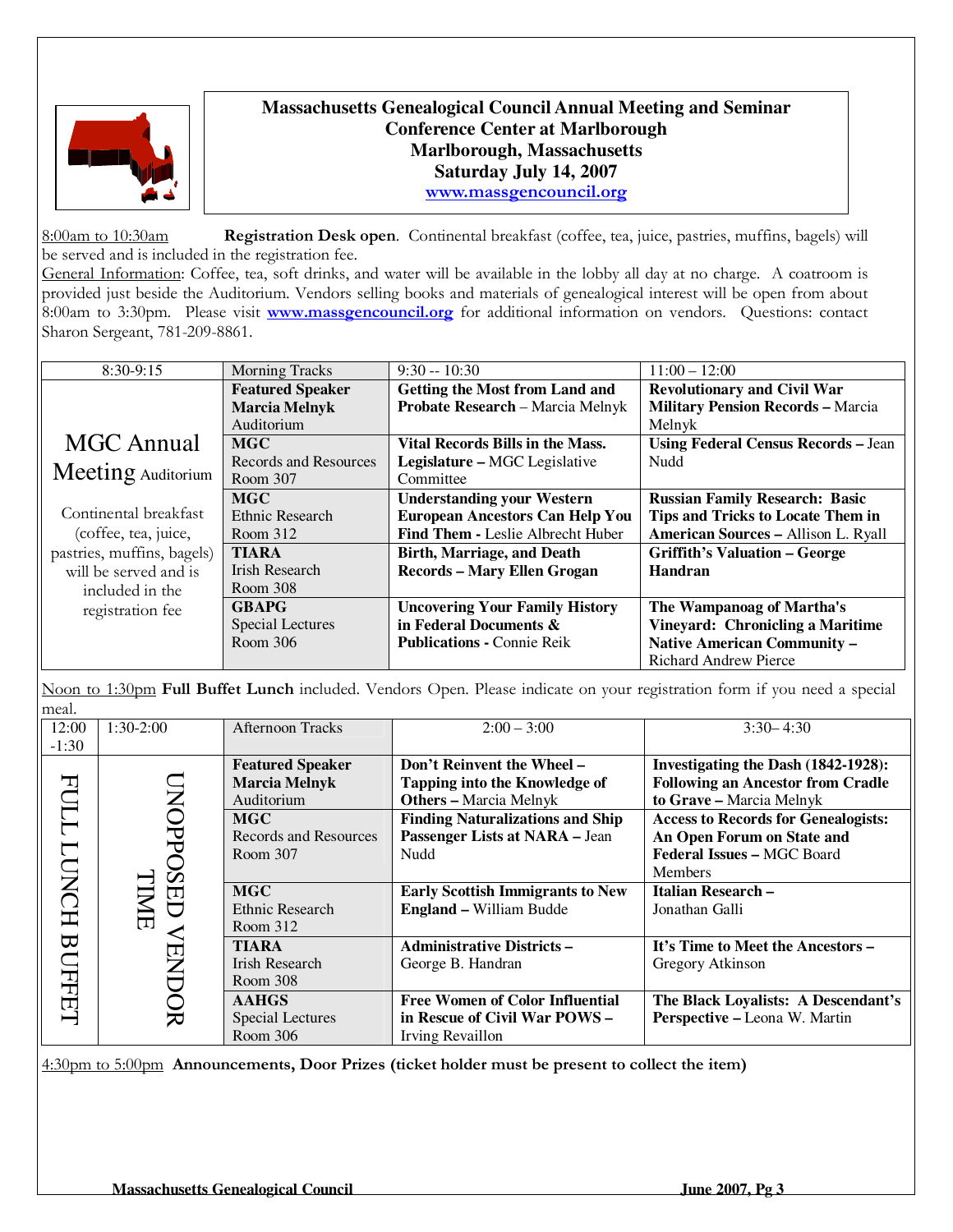## LOCATION The Conference Center at Marlborough, 280 Locke Drive, Marlborough, MA 01752 Phone: 508.263.5500 http://www.ahl-marlborough.com/

## DIRECTIONS

From Boston and Route 128: Take the Massachusetts Turnpike West (Rt. 90) to Route 495 North (Exit 11A). From Route 495 North, take Exit 24B onto Route 20 West. Follow directions below.

From Logan International Airport, Boston: Follow signs to the Ted Williams Tunnel to Route 90 West (Mass Turnpike). Take Mass. Pike West (Route 90) to Route 495 North (Exit 11A). From Route 495 North, take Exit 24B onto Route 20 West. Follow directions below.

From Worcester, Massachusetts: Take Route 290 East to Route 495 South. From Route 495 South, take Exit 24 B onto Route 20 West. Follow directions below.

From Springfield and Western Massachusetts: Take Mass. Pike (Route 90) to Route 495 North (Exit 11A). From Route 495 North, take Exit 24B onto Route 20 West. Follow directions below.

From Cape Cod: Take Route 495 North to Exit 24B onto Route 20 West. Follow directions below.

"DIRECTIONS BELOW": Take your first right onto Felton Street (just before the gas station). Follow Felton Street, and go through the set of lights. At this point, Felton Street becomes Locke Drive. Continue to the end of Locke Drive. The Conference Center at Marlborough entrance will be straight ahead.

Parking: Turn left at the entrance and follow the road around the bend.

OVERNIGHT ACCOMMODATION: Rooms are available in the conference center hotel for \$99 and include a hot breakfast. For information on accommodations, see the conference center website at http://www.ahlmarlborough.com/ Call 508-263-5700 to make a reservation. Specify that you are attending the MGC conference to get this discounted rate.

DINNER ON FRIDAY: Please make a note on the registration form if you would like a join a group of genealogists for dinner at the Wayside Inn on Friday night. We have done this before and it is very enjoyable.

[cut here]=========================================================

## REGISTRATION FORM

Annual Meeting and Seminar cost is \$65 before July 1 and \$70 after July 1 by mail or at the door

| <b>NT</b><br>$1$ value |  |  |  |
|------------------------|--|--|--|
|                        |  |  |  |

Address \_\_\_\_\_\_\_\_\_\_\_\_\_\_\_\_\_\_\_\_\_\_\_\_\_\_\_\_\_\_\_\_\_\_\_\_\_\_\_\_\_\_\_\_\_\_\_\_\_\_\_\_\_\_\_\_\_\_\_\_\_\_\_\_

 $City/State/Zip$ 

Home Phone with Area Code: \_\_\_\_\_\_\_\_\_\_\_\_\_\_\_\_\_ E-Mail address: \_\_\_\_\_\_\_\_\_\_\_\_\_\_\_\_\_\_\_\_\_\_\_\_\_\_\_ Please check one: \_\_\_\_\_I'm a current member of MGC

\_\_\_\_I have included an additional \$10 to renew my membership

\_\_\_\_I have included an additional \$10 to join MGC

\_\_\_\_I am not interested in being a member of MGC at this time

Please let us know if you need a special meal or if you would like to join the group for dinner on Friday. \_\_\_\_\_\_\_\_\_\_\_\_\_\_\_\_\_\_\_\_\_\_\_\_\_\_\_\_\_\_\_\_\_\_\_\_\_\_\_\_\_\_\_\_\_\_\_\_\_\_\_\_\_\_\_\_\_\_\_\_\_\_\_

COSTS: Registrations received by July 1 are entitled to a \$5 discount:. You may join or renew your membership now with a single check.

| Amount Enclosed: Annual seminar registration                                       | MGC Membership | Total |  |  |
|------------------------------------------------------------------------------------|----------------|-------|--|--|
| Send completed form (with check payable to Massachusetts Genealogical Council) to: |                |       |  |  |
| MGC, c/o Benjamin Woznick, Treasurer, 240 Brattle St., Cambridge, MA 02138-4628    |                |       |  |  |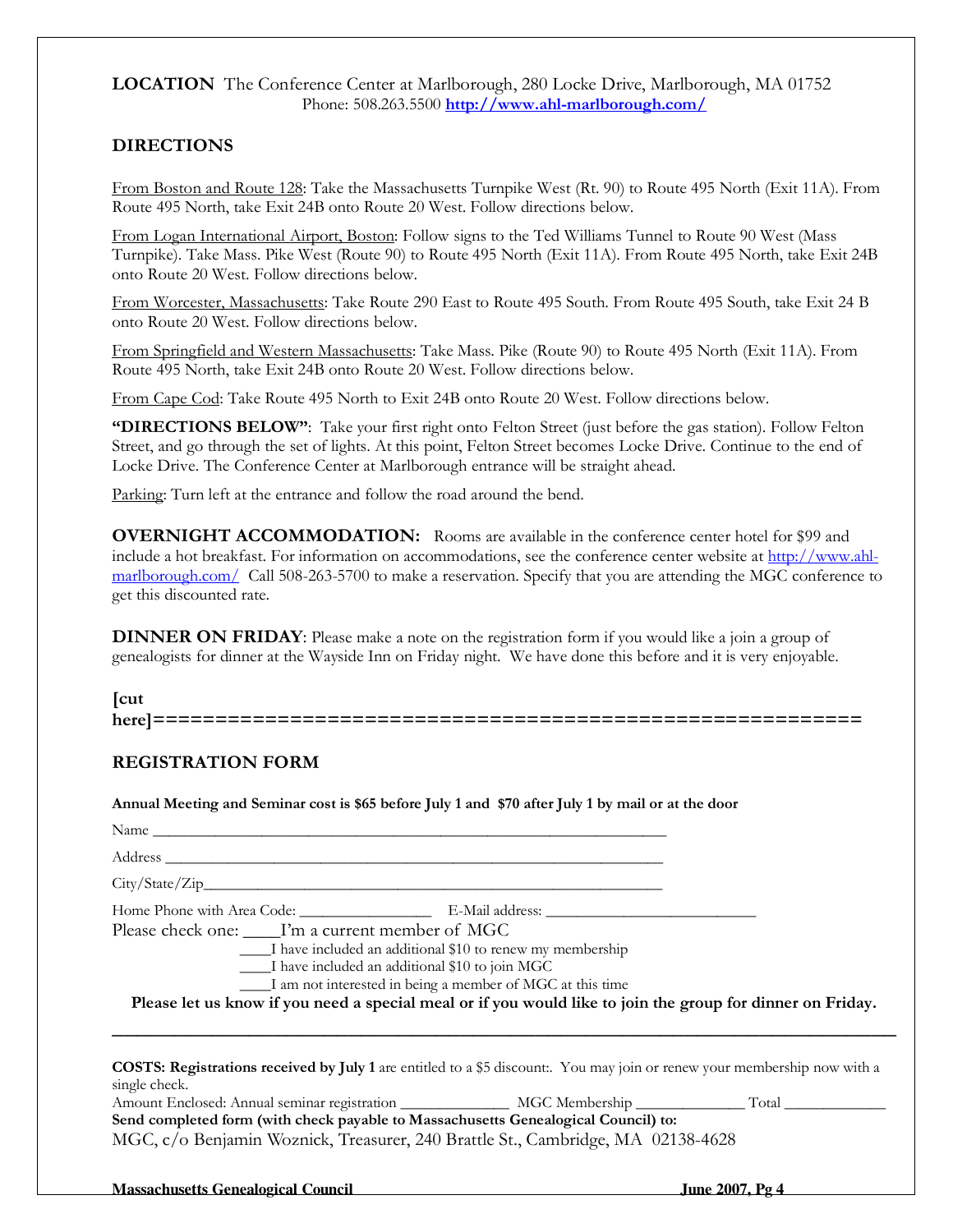### TRACK ONE FEATURED SPEAKER: MARCIA IANNIZZI MELNYK

Marcia Iannizzi Melnyk is a professional genealogist who has taught beginning and advanced genealogy courses for more than 15 years. She is the author of **The Genealogist's Handbook for New England** Research, Fourth Edition, The Weekend Genealogist: Timesaving Techniques for Effective Research, The Genealogist's Question and Answer Book and Family History 101. www.apgen.org/directory/search\_detail.html?mbr\_id=1136

## 9:30 to 10:30 GETTING THE MOST FROM LAND AND PROBATE RESEARCH

Using these valuable documents completely and properly can mean the difference between success and frustration. Learn how to use these records accurately and efficiently to uncover valuable information for your family tree.

## 11:00 to 12:00 REVOLUTIONARY AND CIVIL WAR MILITARY PENSION RECORDS

Military pension records can be a goldmine for both military and personal information about your ancestor. Pensions often list the names of children, spouses, and places of residence. Widow's pensions are especially valuable as they often provide proof of marriage, including the date and place. Have you gotten all of the records available and used them properly to uncover the "gold"?

#### 2:00 to 3:00 DON'T REINVENT THE WHEEL: TAPPING INTO THE KNOWLEDGE OF OTHERS

Whenever you approach a new research location, or record type why not utilize the knowledge and experience of other researchers. Learn how to access valuable assistance, records, and other unknown sources.

## 3:30 to 4:30 INVESTIGATING THE DASH (1842-1928): FOLLOWING AN ANCESTOR FROM CRADLE TO GRAVE

Every researcher's ancestors lead full lives, just as we do today. They are not just birth, marriage and death dates. Learn how to fill in the gaps by looking at what data you already have in a different way. Reorganize your information to determine where there are gaps and learn how to fill in those blanks.

## TRACK TWO RECORDS AND RESOURCES

#### 9:30 to 10:30 VITAL RECORDS BILLS IN THE MASS. LEGISLATURE (MGC Legislative Committee Members)

Learn the specifics of which committees, legislators, and bills are important to us this year.

#### 11:00 to 12:00 USING FEDERAL CENSUS RECORDS Jean Nudd

This lecture discusses what's contained in the census records, how they change over time and how to access them using all the methods available including Ancestry, Heritage Quest, AGES and soundex indexes.

#### 2:00 to 3:00 FINDING NATURALIZATIONS AND SHIP PASSENGER LISTS AT NARA Jean Nudd

This lecture provides an overview the naturalization and citizenship process over time; a comprehensive outline of what can be found in immigration manifests; and how researchers can access both types of records.

Jean Nudd is an Archivist of the National Archives and Records Administration (NARA) in Pittsfield. She has a BA and MA in history, with a specialization in local history. Jean spent 6 years at the Arizona State Archives before coming to Pittsfield in 1994 where she manages the genealogy reading room. She is an avid genealogist with deep roots in New England and New York on both sides of her family. Jean is well known for your very informative and lively lectures. www.archives.gov/northeast/pittsfield/contact.html

#### 3:30 to 4:30 ACCESS TO RECORDS FOR GENEALOGISTS: AN OPEN FORUM ON THE ISSUES AT BOTH THE STATE AND FEDERAL LEVEL (Massachusetts Genealogical Council Board Members)

Access to records of interest to genealogists has become an increasingly controversial issue in the last few years. This will be a public forum to discuss the current status of access, how legislative initiatives and government regulations affect us, and what we can do to maintain and expand open records.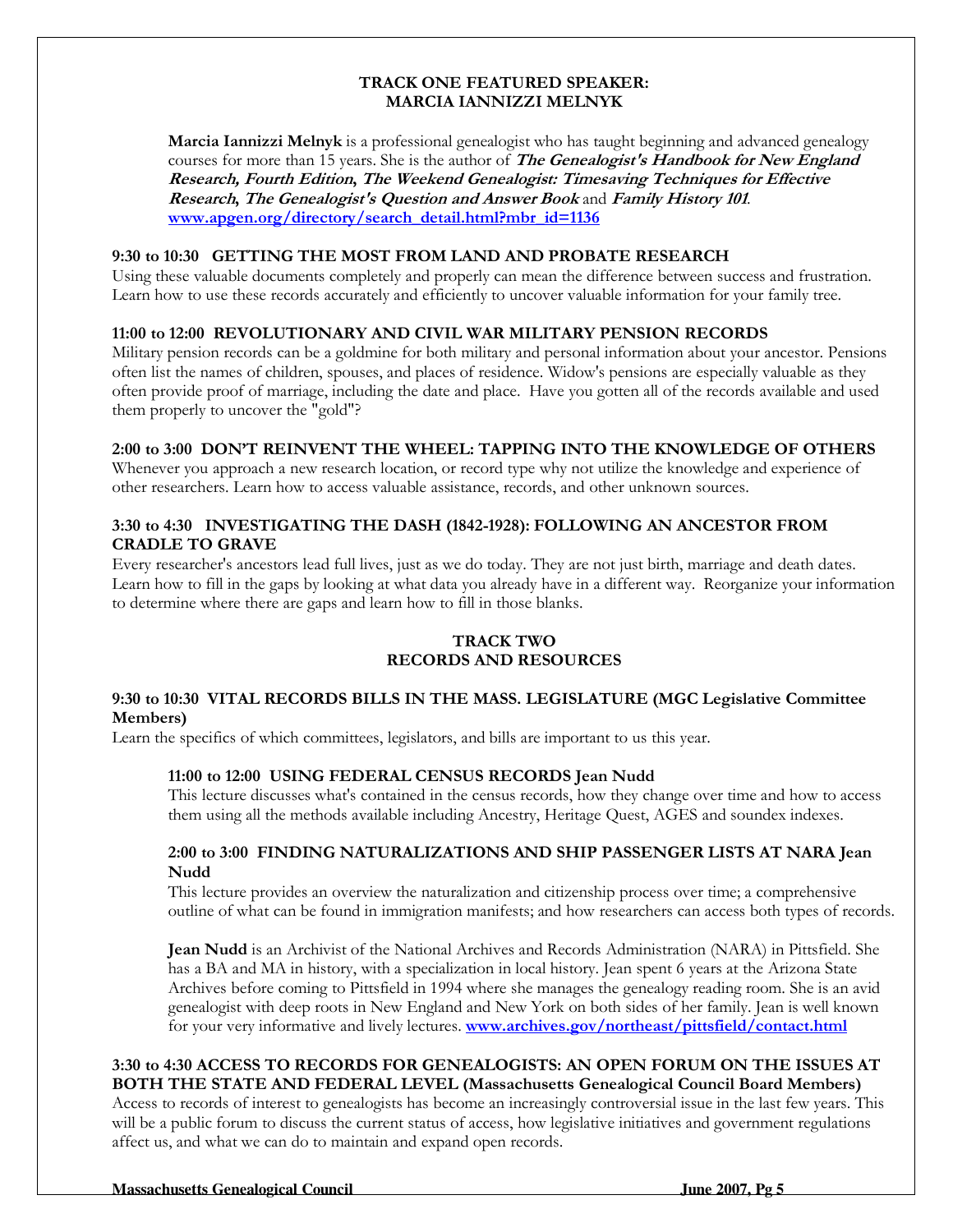### TRACK THREE ETHNIC RESEARCH

#### 9:30 to 10:30 UNDERSTANDING YOUR WESTERN EUROPEAN ANCESTORS CAN HELP YOU FIND THEM Leslie Albrecht Huber www.understandingyourancestors.com

Learning about the demographic, religious, and occupational trends that shaped the lives of your Western European Ancestors can be more than interesting – it can improve your research results.

#### 11:00 to 12:00 RUSSIAN FAMILY RESEARCH: BASIC TIPS AND TRICKS TO LOCATE THEM IN AMERICAN SOURCES Allison L. Ryall www.apgen.org/directory/search\_detail.html?mbr\_id=3298

This lecture provides insight into understanding the uniqueness of the Russian culture, tradition, and language. It will provide knowledge and information that is important to understand in order to locate your Russian ancestors in genealogical documents. The Russian alphabet and why it is necessary to understand the letters and their respective sounds will be discussed. The significance of the Russian name formation and how the difference applies to males and females within the same family will be explained. The lecture will cover the history of the Russian calendar and how it affects records in America. Also covered will be the significance of the Russian Orthodox Church and its impact on conducting genealogical research on Russian ancestors.

## 2:00 to 3:00 EARLY SCOTTISH IMMIGRANTS TO NEW ENGLAND William Budde www.apgen.org/directory/search\_detail.html?mbr\_id=2037

This presentation reviews Scottish immigration to New England from about 1650 to 1750. It also provides a brief comparison to immigration to the southern colonies, and how the two areas tended to differ in the pattern of immigration during this time period.

#### 3:30 to 4:30 ITALIAN RESEARCH Jonathan Galli www.ancestralmanor.com/?tabid=111

If you have Italian ancestry and are stuck, whether you're a beginner or an experienced researcher, just starting to investigate your Italian roots or have already been to Italy or used Italian records on microfilm, this hour will help you. Italy has some of the best records in the world. There are more records available in Italy than what has already been microfilmed. We can talk about those as well as any topic you need to help you break through your roadblock. Even if you don't know Italian, there is hope and you can do it!

#### TRACK FOUR TIARA IRISH RESEARCH

#### 9:30 to 10:30 BIRTH, MARRIAGE, DEATH Mary Ellen Grogan www.home.netcom.com/~megrogan

This lecture will explain how to access Irish vital records (both civil and church records), where they are located, and what kind of information these records provide.

#### 11:00 to 12:00 GRIFFITH'S VALUATION George B. Handran www.tiara.ie/2007meetings.php

Griffith's Valuation is the single most valuable source for 19th century Irish research. This lecture will explain what Griffith's Valuation is, what information it contains, and how to use the indexes.

## 2:00 to 3:00 ADMINISTRATIVE DISTRICTS George B. Handran

www.eneclann.ie/acatalog/IE0021 - Handran\_s\_Townlands\_in\_Poor\_Law\_Unions.html

Understanding the relationships of the various administrative districts in Ireland is vital to locating the records you need for research. The principal districts are: Baronies, Poor Law Unions, Electoral Divisions, Parish (Civil and Church), and Townland

## 3:30 to 4:30 IT'S TIME TO MEET THE ANCESTORS! Gregory Atkinson

## www.home.netcom.com/~megrogan/id11.html

Serious, yet light-hearted, the presentation will include interviews with 3 composites of the presenter's ancestors from three time periods (1960's, 1910's and 1850's). These ancestors will reveal their personal histories and by so doing will reveal clues to aid in our "future" genealogical efforts.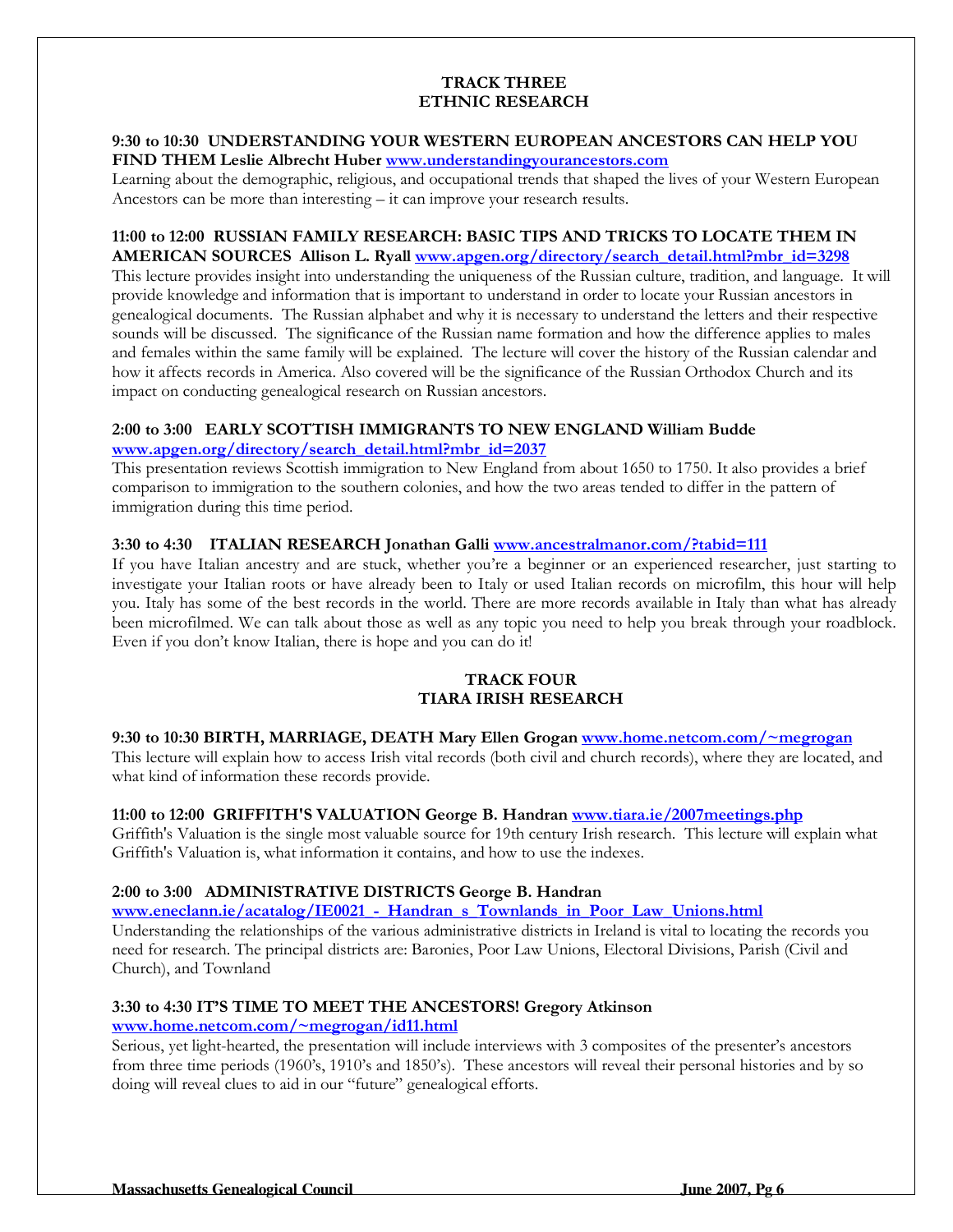#### TRACK FIVE

GBAPG www.apgen.org/chapters/boston/index.html &

### AAHGS www.aahgs-ne.org

#### 9:30 to 10:30 UNCOVERING YOUR FAMILY HISTORY IN FEDERAL DOCUMENTS & PUBLICATIONS Constance Reik www.library.tufts.edu/tisch/refstaff\_info.htm

U.S. government publications are valuable resources for family history and historical research. But which ones are of use to family historians? Learn how to use and find U.S. Statutes at Large, U.S. Serial Set, and other publications in designated library collections around the country.

## 11:00 to 12:00 THE WAMPANOAG OF MARTHA'S VINEYARD: CHRONICLING A MARITIME NATIVE AMERICAN COMMUNITY R. Andrew Pierce

## www.apgen.org/directory/search\_detail.html?mbr\_id=1491

This project, one of the first of its kind, is the result of over a decade's research at dozens of archives in New England, old England and elsewhere, using vital, census, and, probate, court, legislative, business, missionary, military and maritime records.

## 2:00 to 3:00 FREE WOMEN OF COLOR INFLUENTIAL IN THE RESCUE OF CIVIL WAR POWS Irving Revallion Smith **www.aahgs-ne.org/Newsletter-16A.doc**

This paper describes Civil War military correspondence documenting the capture as prisoners-of-war, subsequent enslavement, and Post-war emancipation of two African-American union army volunteers from Massachusetts. This is the story of the efforts of Free Women of Color to influence white citizens in Boston to seek the recovery of their offspring.

## 3:30 TO 4:30 THE BLACK LOYALISTS: A DESCENDANT'S PERSPECTIVE Leona W. Martin www.boston.com/yourlife/family/articles/2007/02/21/the\_search

A descendant's quest to learn how her forbearers got to Nova Scotia, Canada. To know this, she had to go back in history to the Revolutionary War. She had to learn more about the life of slaves in the American colonies, how so many served with the British military and then escaped to Nova Scotia with the British in 1783. This story is little known here in the U.S. but is greatly known in Nova Scotia, Canada. These slaves are the ancestors of many American citizens who today reside particularly in the New England area and in other parts of the USA and Canada.

# Preliminary List of Vendors and Door Prize Donors

## Afro-American Historical and Genealogical Society, 42 Laurelwood Drive, Stoughton, MA 02072

The New England Chapter of the Afro-American Historical and Genealogical Society, Inc. promotes genealogical research of Afro-American heritage at all levels, beginner through professional. It is affiliated with the national organization of the same name, based in Washington, D.C. AAHGS-NE has been actively involved in educational, genealogical research activities since its formation. Many of these activities serve to facilitate much needed interaction between African-Americans and the historical and genealogical resources within the New England region. www.aahgs-ne.org phone: 781-341-1029 - webmaster@aahgs-ne.org

#### Ancestral Manor, 48 Lake Street, Waltham MA 02451

Ancestral Manor has specialized one stop-shopping for migration research resources in map and newspaper research kits (reproductions and the original antiquarian resources) has now expanded through the development of an AncestralManor site for "People, Places and Things of the Past" with internet downloads of maps and over 4500 outof-print family histories, in addition to CDs and print versions.

www.Ancestralmanor.com phone: 781-209-8861 info@Ancestralmanor.com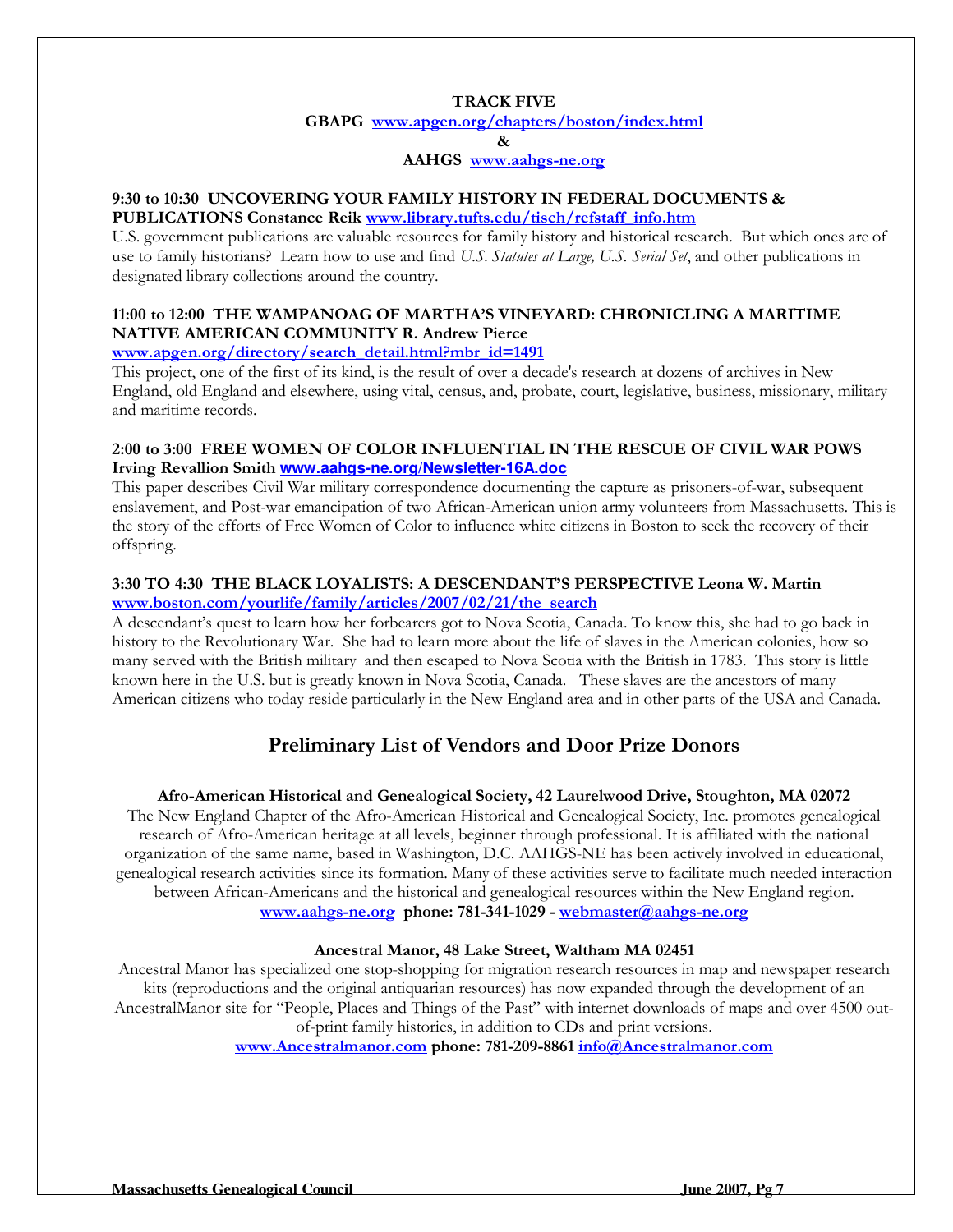### Ancestry and Genealogy: Melinde Lutz Sanborn, PO Box 706, Derry, NH 03038

Melinde Lutz Sanborn is a Fellow of the American Society of Genealogists and published her first book in 1979. In recent years she has written many books and articles, served on the editorial board of NGSQ, edited the New Hampshire Genealogical Record, produced a CD and posted databases on the web with Ancestry.com. Her new website, AncestryandGenealogy.com, offers a wide variety of information, advice, resources and services melinde44@comcast.net http://AncestryandGenealogy.com

#### Archive CD Books USA, 9110 Red Branch Road, Suite "O", Columbia, Maryland 21045

Although Archive CD Books USA is a new company, our web store includes more than 2000 CDs that were produced by our international partners. Existing products will help you research your ancestors from England, Ireland, Scotland, Wales, Canada, Australia, and a several other countries. These great CD products include census records, city directories, family histories, church records, military records, maps, gazetteers, and a variety of other digitized books.

www.archivecdbooksusa.com phone: (410)715-2260 info@archivecdbooksusa.com

#### Paul J Bunnell, Books, 45 Crosby St., Milford, New Hampshire 03055

Paul Bunnell has produced several volumes of Loyalist indexes, research and records tips, as well as Barnstable resources, Bunnell and Robinson genealogies, a French & Native American Marriage index and a ACADIAN & CAJUN COOKING & OLD REMEDIES book

www.bunnellgenealogybooks.citymaker.com Phone: 603-672-6616 Bunnellloyalist@aol.com

#### Friends of the Silvio Conte Archives, 10 Conte Drive, Pittsfield MA 01201

The Friends of the Silvio Conte Archives raises money to contribute research aids to the research room at NARA, Pittsfield. Some of the items that they have donated to the research room include "Germans to America", the 1891 Canadian census and various census CDs. The Friends also run a genealogy book store located at the NARA facility. In addition, the Friends contribute to the support of the volunteer program at NARA by hosting appreciation events for the volunteers.

phone: 413-236-3600 http://www.rootsweb.com/~mafsocna/

#### International Society of Genetic Genealogy (ISOGG), New England Chapter, organized by John Blair, john@blairgenealogy.com

ISOGG was the first society founded to promote the use of DNA testing in genealogy. Many members of the International Society of Genetic Genealogy (ISOGG) are DNA project administrators; however, this is not a requirement for membership. Most of us have varying levels of knowledge of the concepts of genetic genealogy, but we all have the common goal of the promotion and education of genetic genealogy. Educating could mean that we educate ourselves and each other, but also educating the genealogical world on the subject. This can be accomplished through workshops, our website, speaker's bureau, and meetings.

> www.isogg.org participation for this event is sponsored by Family Tree DNA http://www.familytreedna.com

## Jonathan Sheppard Books, PO Box 2020, Plaza Station, Albany NY 12220

Jonathan Sheppard Books was established in 1977 and specializes in publishing reprints of large, high-quality 18th and 19th century maps of European and North American areas. In addition to a large reprint map inventory, Jonathan Sheppard Books also stocks and catalogs used, rare and out-of-print books for the genealogical researcher and

historian.

.http://www.jonathansheppardbooks.com

Legacy User Group New England / Millennia Corporation, NELUG, %John Lisle, PO Box 7048, Nashua, NH 03060

The Boston/New England Legacy User Group provides support for Legacy Family Tree Software for users in New England. We are on the web at : http://groups.yahoo.com/group/LegacyBoston email legacy@tqsi.com Phone: 603-888-3333

Millennia Corporation is the developer of Legacy Family Tree Software. http://www.legacyfamilytree.com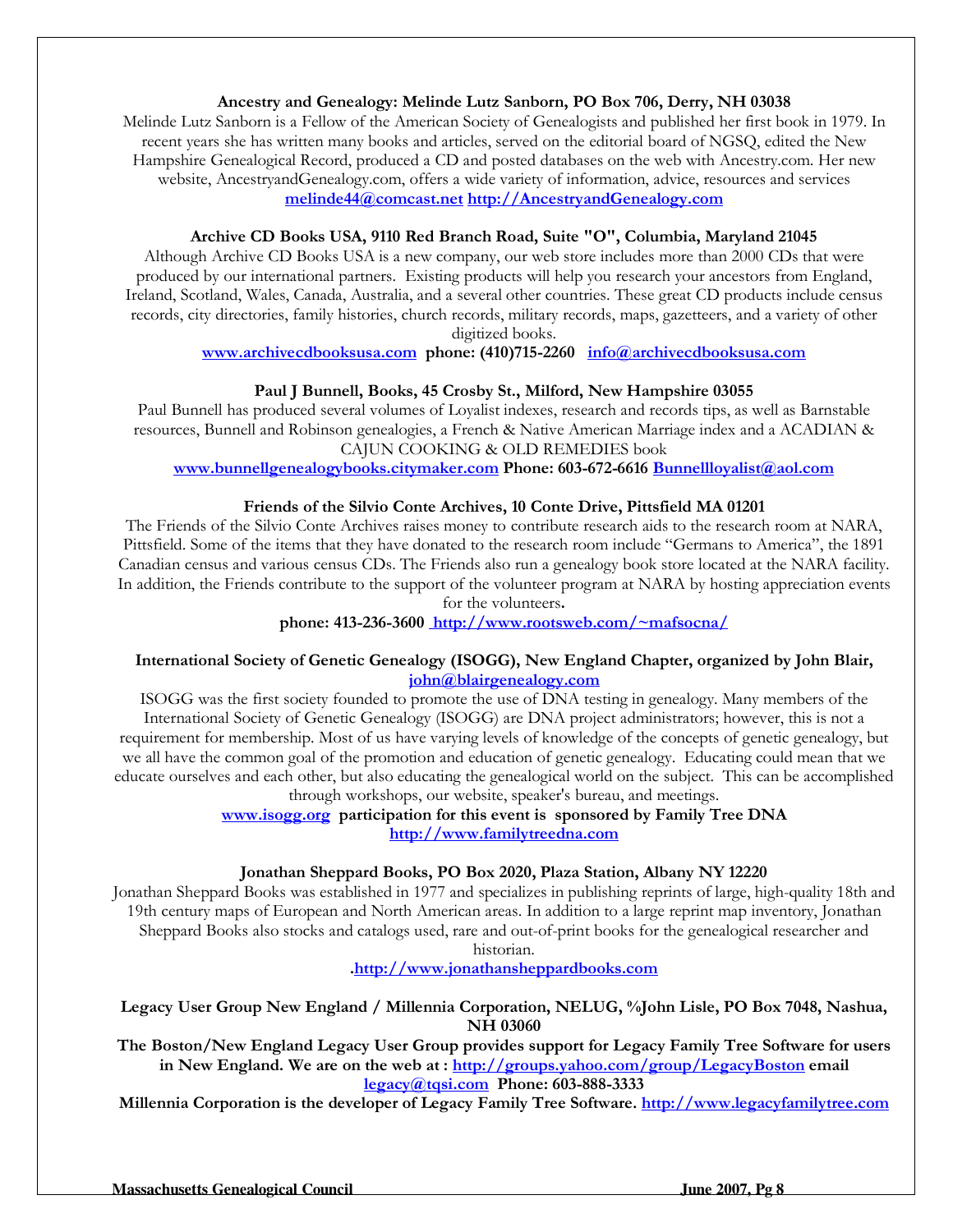## Legacy Crafts, P.O. Box 1157, Waldoboro, ME 04572–

Scrapbooking, genealogy and more! We encourage people to honor their photos and those found when a loved one passes on by putting them in safe albums and identifying the people, with appropriate papers and embellishments for making those albums even more attractive and meaningful to the genealogy. Plus, "Fun Stuff" for gift giving and personal enjoyment! Contact: Debbie Morehouse, proprietor, , 207-832-0855, web:

home.gwi.net/~legacycrafts, email: legacycrafts@gwi.net.

#### Passage Express Presentation Software, The Jefferson Project, 431 E. 2700 N., North Ogden, UT 84414

The Jefferson Project officially began business in December 2002 with its popular "Family History CD" -- a software product primarily for families to share photos and important files with one another. The response to it grew so large, however, that a large-scale effort was begun to make it available to everyone who wanted it. In 2005 the new program "Passage Express" was released that offered broader capabilities to a much wider range of users. Today, members of The Jefferson Project team keep busy providing high-quality, easy-to-use software, at affordable prices.

E-mail contactus@passageexpress.com http://passageexpress.com/

#### Piper Publishing LLC, PO Box 42, Easton, CT 06612

Piper Publishing republishes 18<sup>th</sup> and 19<sup>th</sup> century reference material. Essential local map atlases by F W Beers are available for 8 counties in Massachusetts. Zoom into incredible detail and print for reference. Individual map reproductions also available. Piper also republishes several  $18<sup>th</sup>$  and  $19<sup>th</sup>$  century needle arts manuals - essential for any costume or needle workers library.

www.piperpublishing.com phone: 203-445-2999 piperpublishing@earthlink.net

### The Irish Ancestral Research Organization (TIARA), , Dept. W, 2120 Commonwealth Ave., Auburndale, MA 02466-1909

The Irish Ancestral Research Organization is a non-profit organization established to develop and promote the growth, study and exchange of ideas among people interested in Irish genealogical and historical research/education. http://tiara.ie

#### Wholly Genes Software, 9110 Red Branch Road, Suite "O", Columbia, Maryland 21045

Wholly Genes is your source for thousands of helpful products for genealogists, including The Master Genealogist (the complete family history project manager); Family Tree SuperTools (advanced project management tools, flexible charting features, and many other helpful add-ons); training and education books and videos; data cds for international resources.

#### www.whollygenes.com phone: 1-877-TMG-FAMILY (864-3264) support@whollygenes.com